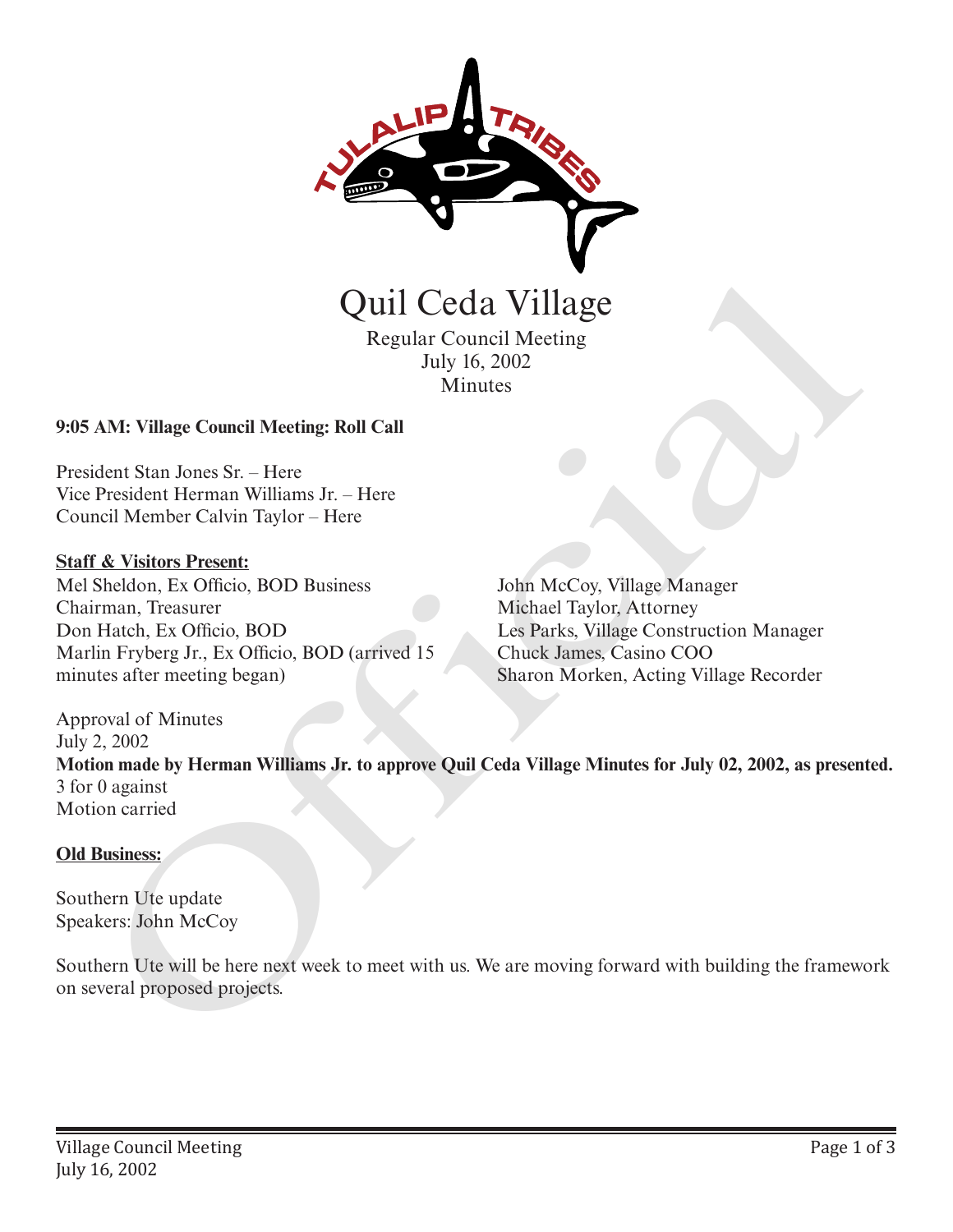Pharmacy in Quil Ceda Village Speakers: Cal Taylor, Stan Jones, Herman Williams Jr., John McCoy, Mel Sheldon, Don Hatch Jr.

What is happening with the Tribes having its own pharmacy at Quil Ceda Village? This will help our people. Our current pharmacy is doing well. Byron Larson has a business plan. The BOD Services Committee needs to ask him to bring in his business plan for review. How is Wal-mart's pharmacy doing?

Tulalip/Marysville Chamber of Commerce Speakers: Don Hatch, Cal Taylor, Les Parks

The Quil Ceda Village Meeting Room is divided. The Tulalip/Marysville Chamber of Commerce is going to share the bathrooms and the meeting room. The Village name must be used.

Retail Center construction projects with signed leases: Jorgenson Golf Marysville/Tulalip Chamber Quil Ceda Village Quil Ceda Village Liquor/Smoke Shop Jackpot Teriyaki np Marysonne Channeler of Commierce<br>
Recrs: Don Hatch, Cal Taylor, Les Parks<br>
Quil Ceda Village Meeting Room is divided. The Tulalip/Marysville Chamber of Commerce is goint<br>
are the bathrooms and the meeting room. The Vill

Retail Center lease construction projects not started yet with: Mailboxes, Etc. – Lease is already signed on the dotted line. Credit Union – Lease is not finalized yet.

Tenant Improvements Speakers: Les Parks, Cal Taylor, Mel Sheldon

More money is needed for the Retail Center tenant improvements, about \$164,000 more. The Village needs to begin selling the topsoil but 10,000 yards must be saved for the City of Marysville.

City of Marysville Speakers: John McCoy

The Village is entering into negotiations with the Marysville Fire District to have a fire station located on the Reservation.

## **New Business:**

**Franchises** Speakers: John McCoy, Herman Williams, Chuck James, Mel Sheldon, Cal Taylor, Mike Taylor

General discussion on franchises within the Village which include a Post Office and ATM machines. The casino will have its own ATMs that will be used for 17 years. More information is needed before a decision can be made on an exclusive or non-exclusive franchise within the Village. An exclusive agreement will